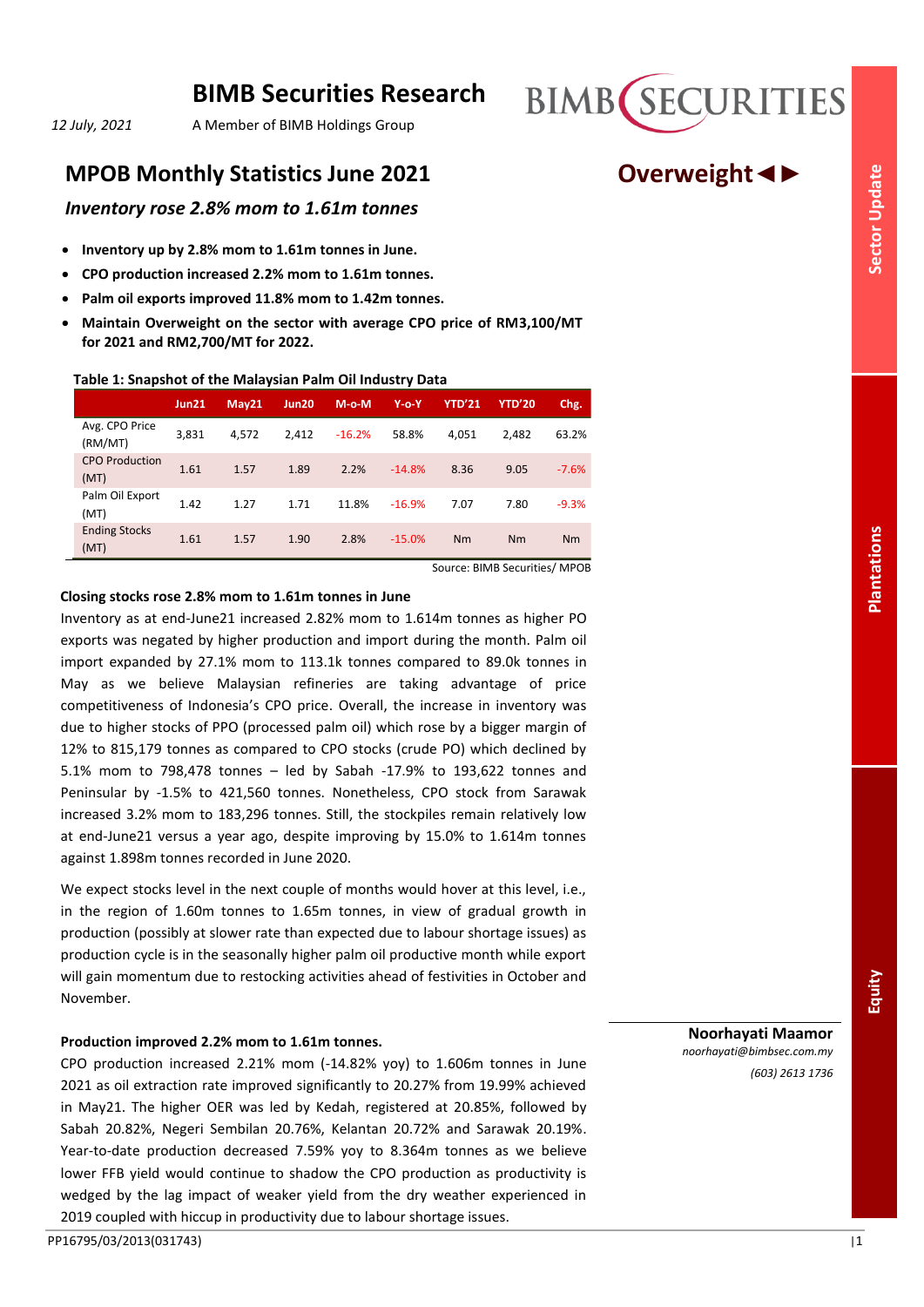#### **Maintain 2021/22 average CPO price forecast at RM3,100/MT-RM2,700/MT**

The BMD's 3-month CPO futures prices for the month of June was volatile, on concern over slower demand and higher production of palm oil from Indonesia, as well as tracking the decline in soybean oil price in Chicago soybean oil market and Dalian Commodity Exchange. The weakness in Chicago soybean oil market was due to a stronger dollar, improved supply prospect on favorable weather pattern in crop areas as well as concern over Biden administration easing the biofuel requirement for biofuel blending mandate. Hence, CPO price closed lower at RM3,599/MT (-8.2% mom), mirroring the trend in the soybean oil market. In line with the derivatives market, the average CPO price for local delivery dropped 16.2% mom (+58.8% yoy) to an average of RM3,830.50/MT against RM4,572/MT recorded in the previous month. As for Jan-June 2021 period, the MPOB average CPO price of RM4,051/MT was higher by RM1,569/MT or 63.2% against RM2,482/MT recorded in the same period last year.

We are of the view that higher near-term CPO price is possible, supported by tight palm oil supply scenario in Malaysia, given unresolved labour shortage issues as well as improved demand prospect especially from India and China – meaning CPO price could retain its upward trajectory, possibly up until Sep/Oct 2021. The prospect of higher PO exports from India is following the news on Indian Government reducing the import duty for CPO to 10% for 3 months, bringing effective import taxes (duty and levy) on CPO to 27.5% from 32.5% previously as well as removing the restriction on RBD palm olein imports under the restricted category. According to the Indian Commerce Ministry's Directorate General of Foreign Trade (DGFT), the imports of RDB palm olein will be allowed without restrictions until the end of December this year after almost 18-months under the restricted category. In light of these developments, we foresee that price (local delivery) for July/Aug 2021 would trade within a range of RM4,100/MT and RM3,800/MT as opposed to RM2,396/MT and RM2,859/MT during the same period last year.

**We believe the possible negative factors for CPO price are** 1) slower-than-expected economic growth and consumption of edible oils, 2) lower-than-expected demand due to changes in government policies of importing countries, 3) higher-than-expected supply and stockpiles of Soybean and SBO, 4) narrowing of the price differential between CPO and SBO, 5) weakening of crude oil prices, and 6) resurgence of Covid-19 pandemic with another round of movement restriction.

### **Maintain "Overweight"**

Maintain Overweight call on plantation sector. Our base case scenario is for CPO prices to continue their upward trajectory in the short-to-medium-term – due to tighter supplies and improved demand – and then moderate in the later part of 3Q21. In view of this, we expect plantation companies' earnings growth to remain firmly on the upside as CPO price is anticipated to stay elevated above RM3,000/MT. We have BUY call on HAPL (RM2.17), SOP (RM4.50), TSH (TP: RM1.23), IOI (RM4.80), KLK (RM24.40) and SIME Darby Plants (TP: RM5.00), whilst HOLD recommendation on Sarawak Plant (RM2.64), GENP (TP: RM9.00) and FGV (TP: RM1.30); and non-rated for TH Plant.

|                                       |          |          |          |          |          |      |        | % Change |                               |       |
|---------------------------------------|----------|----------|----------|----------|----------|------|--------|----------|-------------------------------|-------|
|                                       | 2017     | 2018     | 2019     | 2020     | 2021F    | 2017 | 2018   | 2019     | 2020E                         | 2021F |
| Average CPO Price (RM/MT)             | 2.798.00 | 2.235.00 | 2.079.00 | 2.685.50 | 3,100.00 | 5.5  | (20.1) | (7.0)    | 29.2                          | 15.4  |
| CPO Production (Million Tonnes)       | 19.92    | 19.52    | 19.86    | 19.14    | 19.17    | 15.0 | (2.0)  | 1.8      | (3.6)                         | 0.2   |
| Palm Oil Export (Million Tones)       | 16.56    | 16.49    | 18.47    | 17.37    | 17.48    | 3.2  | (0.4)  | 12.0     | (6.0)                         | 0.7   |
| <b>Ending Stocks (Million Tonnes)</b> | 2.73     | 3.22     | 2.01     | 1.26     | 1.82     | 63.9 | 17.8   | (37.5)   | (37.1)                        | 44.2  |
|                                       |          |          |          |          |          |      |        |          | Source: BIMB Securities/ MPOB |       |

# **Table 2: Plantation Key Annual Statistics**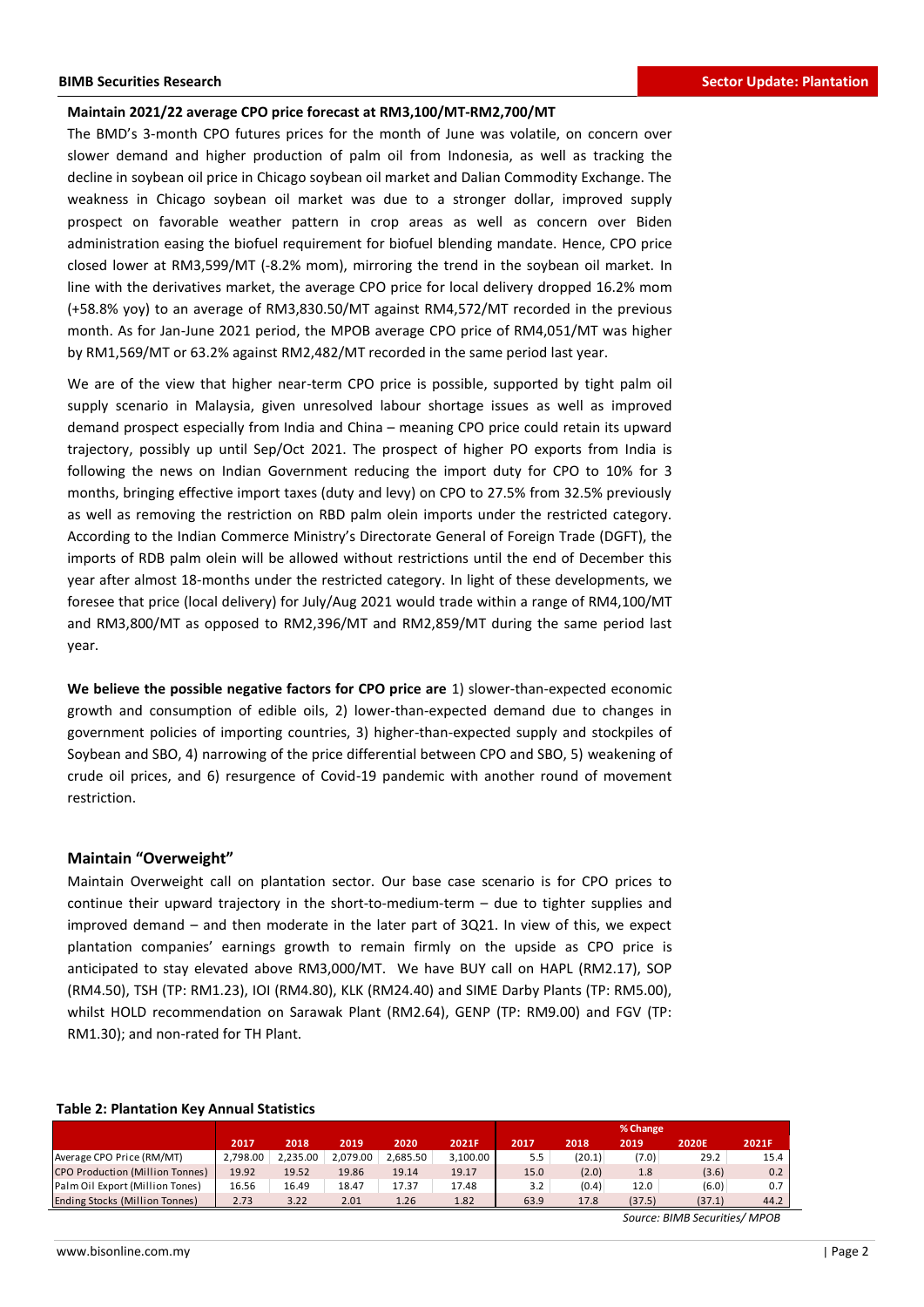|            | <b>YTD'20</b> | <b>YTD'21</b> | <b>Change (YoY)</b> |           |  |
|------------|---------------|---------------|---------------------|-----------|--|
|            | ('000 tonnes) | ('000 tonnes) | ('000 tonnes)       | (%)       |  |
| Total      | 7,800.54      | 7,074.88      | -725.66             | $-9.30%$  |  |
| China      | 1,258.48      | 739.04        | $-519.44$           | $-41.28%$ |  |
| India      | 391.15        | 1,576.17      | 1,185.02            | 302.96%   |  |
| EU         | 1,010.54      | 755.51        | $-255.03$           | $-25.24%$ |  |
| Pakistan   | 575.60        | 305.76        | $-269.84$           | $-46.88%$ |  |
| <b>USA</b> | 294.39        | 131.05        | $-163.35$           | $-55.49%$ |  |

# **Table 2: YTD Major Export Destinations (Major Customers)**

*Source : BIMB Securities/ MPOB*

# **Table 3: Export by Selected Destination (yoy and mom performance)**

|                    | <b>May'20</b> | Apr'21        | Mary21        | <b>Changes</b> |          |  |
|--------------------|---------------|---------------|---------------|----------------|----------|--|
|                    | ('000 tonnes) | ('000 tonnes) | ('000 tonnes) | $Y$ -o-Y       | $M-o-M$  |  |
| Total              | 1,706.64      | 1,268.66      | 1,418.83      | $-16.9%$       | 11.8%    |  |
| China              | 351.46        | 144.54        | 212.99        | $-39.4%$       | 47.4%    |  |
| India              | 242.05        | 388.95        | 280.67        | 16.0%          | $-27.8%$ |  |
| Pakistan           | 131.55        | 50.18         | 66.36         | $-49.6%$       | 32.3%    |  |
| <b>Netherlands</b> | 73.66         | 117.93        | 68.30         | $-7.3%$        | $-42.1%$ |  |
| <b>USA</b>         | 46.56         | 21.46         | 11.63         | $-75.0%$       | $-45.8%$ |  |
| Singapore          | 47.20         | 11.44         | 14.00         | $-70.3%$       | 22.4%    |  |
| Vietnam            | 53.11         | 37.26         | 39.86         | $-25.0%$       | 7.0%     |  |
| Iran               | 12.65         | 21.29         | 55.58         | 339.5%         | 161.1%   |  |
| South Korea        | 54.49         | 29.60         | 34.02         | $-37.6%$       | 14.9%    |  |
| South Africa       | 23.37         | 11.82         | 11.30         | $-51.7%$       | $-4.4%$  |  |
| Philippines        | 55.04         | 63.20         | 31.26         | $-43.2%$       | $-50.5%$ |  |
| Japan              | 33.47         | 32.27         | 37.82         | 13.0%          | 17.2%    |  |
| <b>UAE</b>         | 8.11          | 16.06         | 29.94         | 269.3%         | 86.4%    |  |
| EU                 | 127.33        | 146.53        | 148.12        | 16.3%          | 1.1%     |  |
| <b>Benin</b>       | 9.82          | 1.10          | 3.94          | $-59.9%$       | 259.3%   |  |

*Source: BIMB Securities/MPOB*

# **Table 4: Stock under coverage – peer comparison**

| <b>Companies</b>      | <b>Price</b> | <b>Market</b><br>Cap |            | Net Profit (RM m) |                 |            | PER(x) |                 | FY1 Div. | <b>ROE</b> | <b>Target</b><br><b>Price</b> | <b>Rating</b> |
|-----------------------|--------------|----------------------|------------|-------------------|-----------------|------------|--------|-----------------|----------|------------|-------------------------------|---------------|
|                       | (RM)         | (RM <sub>m</sub> )   | <b>FYO</b> | FY1               | FY <sub>2</sub> | <b>FYO</b> | FY1    | FY <sub>2</sub> | Yield    |            | (RM)                          |               |
| <b>SDPL</b>           | 3.79         | 26,210.6             | 1346.7     | 1390.9            | 1349.5          | 19.5       | 18.8   | 19.4            | 2.1%     | 9.9        | 5.00                          | <b>Buy</b>    |
| IOI Corp              | 3.67         | 22,910.3             | 600.9      | 1055.9            | 1033.6          | 38.1       | 21.7   | 22.2            | 2.2%     | 6.5        | 4.80                          | Buy           |
| <b>KLK</b>            | 19.76        | 21.306.9             | 772.6      | 1075.0            | 981.6           | 27.6       | 19.8   | 21.7            | 2.5%     | 7.3        | 24.40                         | Buy           |
| <b>FGV</b>            | 1.31         | 4,779.1              | 146.2      | 176.5             | 203.1           | 32.7       | 27.1   | 23.5            | 2.3%     | 3.5        | 1.30                          | Hold          |
| <b>TH Plantations</b> | 0.46         | 406.6                | 14.0       | 44.4              | 40.6            | 29.1       | 9.1    | 10.0            | 0.0%     | 2.4        | <b>NA</b>                     | Non-Rated     |
| <b>Genting Plant</b>  | 6.82         | 6,118.9              | 254.4      | 219.1             | 206.5           | 24.1       | 27.9   | 29.6            | 1.9%     | 5.2        | 9.00                          | Hold          |
| Hap Seng              | 1.79         | 1,431.4              | 90.3       | 94.3              | 86.2            | 15.9       | 15.2   | 16.6            | 3.9%     | 5.4        | 2.17                          | <b>Buy</b>    |
| <b>TSH Resources</b>  | 1.00         | 1,380.2              | 79.5       | 90.8              | 87.7            | 17.4       | 15.2   | 15.7            | 1.5%     | 5.5        | 1.23                          | Buy           |
| SOP                   | 3.39         | 1,938.0              | 204.1      | 287.0             | 254.1           | 9.5        | 6.8    | 7.6             | 1.8%     | 8.6        | 4.50                          | Buy           |
| Sarawak Plant         | 2.20         | 613.9                | 61.0       | 75.4              | 66.8            | 10.1       | 8.1    | 9.2             | 4.5%     | 10.4       | 2.64                          | Hold          |

*Source: BIMB Securities/ Bloomberg*